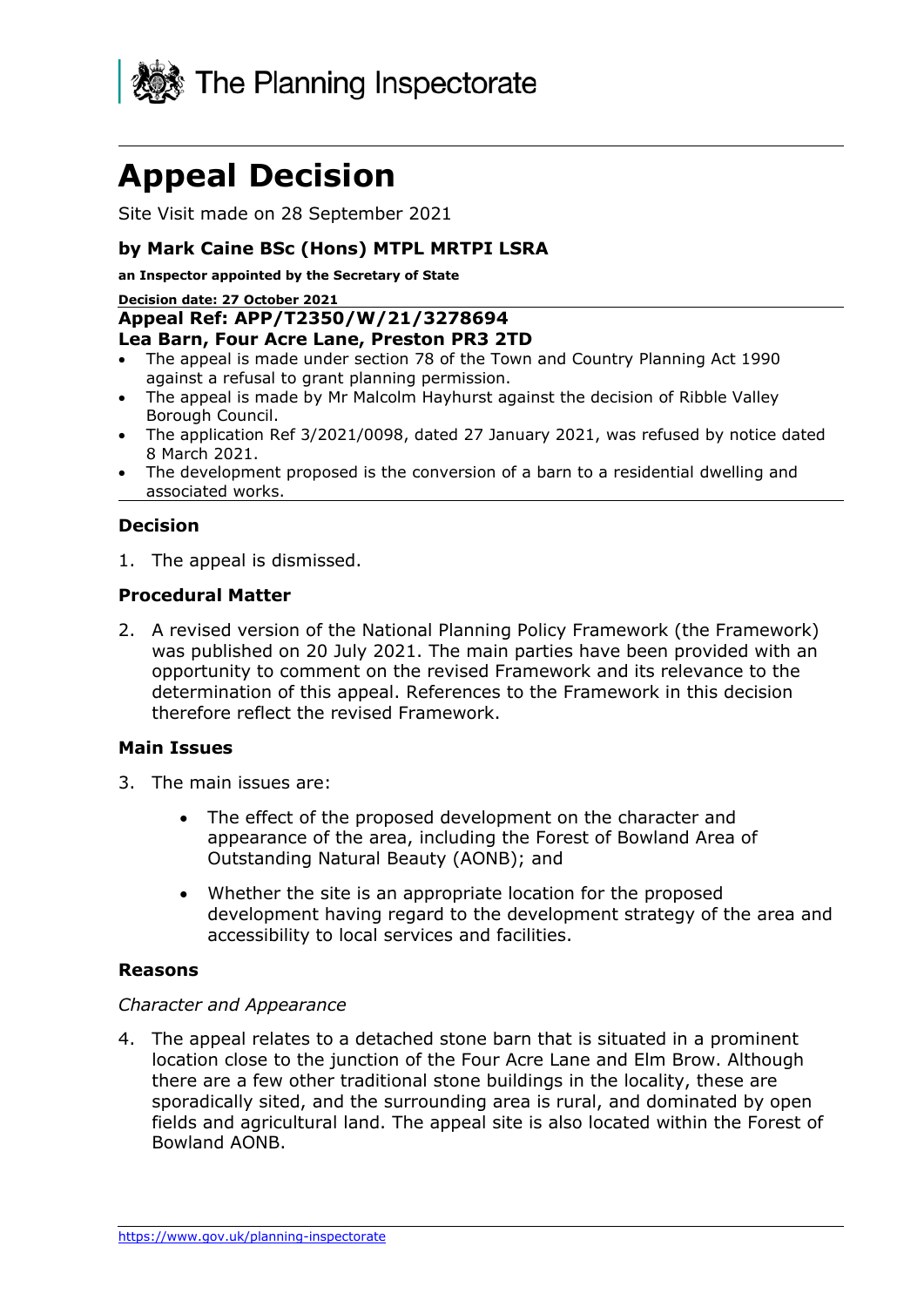- 5. Policy DMH4 of the Ribble Valley Borough Council Core Strategy 2008-2028: A Local Plan for Ribble Valley 2014 (CS) relates to the conversion of barns and other buildings to dwellings. It sets out a list of criteria which must be met, including, amongst other things, that the building is not isolated in the landscape, i.e. it is within a defined settlement or forms part of an already group of buildings, and that its character and materials are appropriate to its surroundings and the building.
- 6. I note that the Council has not found the external alterations to the building to be objectionable and I have no reason to disagree. Nonetheless, the site itself is generally open and clearly visible within the landscape and from the Four Acre Lane and Elm Brow highways. As a result of these factors, and its distance away from other properties, the barn does not form part of a settlement or existing group of buildings, and for the purposes of Policy CS DMH4 I consider that it is isolated in the landscape.
- 7. I appreciate that the area of proposed domestic curtilage to the south west of the building would be reduced when compared to the barn's existing curtilage. Nonetheless, I am mindful that the proposed curtilage would protrude further into and significantly reduce the openness of the field to the north east of the site, which is adjacent to the hedgerow boundary along Four Acre Lane, the existing timber gate, and the proposed vehicular access into the site.
- 8. The hard surface of the proposed driveway/parking area in combination with likely introduction of domestic paraphernalia such as boundary treatment, parked cars, sheds, washing lines, outdoor furniture and children's play equipment would represent an unwarranted urban encroachment that would erode the agricultural character of the site.
- 9. I appreciate that the proposed lawn and driveway would be sited to the eastern side of the existing building, which would screen some views of them from Elm Brow. Nonetheless, given the appeal site's close proximity to Four Acre Lane and the partially open nature of the roadside boundaries the discordant effect of the proposal on the open rural character of the area would be plainly visible from in between gaps in the hedgerows, through the nearby railings and the opening for the angled vehicular access and gateway into the site.
- 10. When viewed in the context of its open, agricultural surroundings, and from the nearby roads, the domestic appearance of the site would therefore be harmful to the landscape character and scenic beauty of the AONB.
- 11. As such it would conflict with Key Statement EN2 and CS Policies DMG1 and DMH4 in this respect. These policies require that buildings proposed to be converted to dwellings are not isolated in the landscape, that development does not adversely effect the amenities of the surrounding area, and that the landscape and character of the Forest of Bowland AONB are protected, conserved and enhanced. In accordance with paragraph 176 of the Framework, relating to the conservation and enhancement of AONBs, I must give this harm great weight in my decision.

## *Location*

12. CS Policy DS1 sets out the development strategy for the borough. This seeks to concentrate new housing development within an identified strategic site located to the south of Clitheroe towards the A59 and the principal settlements of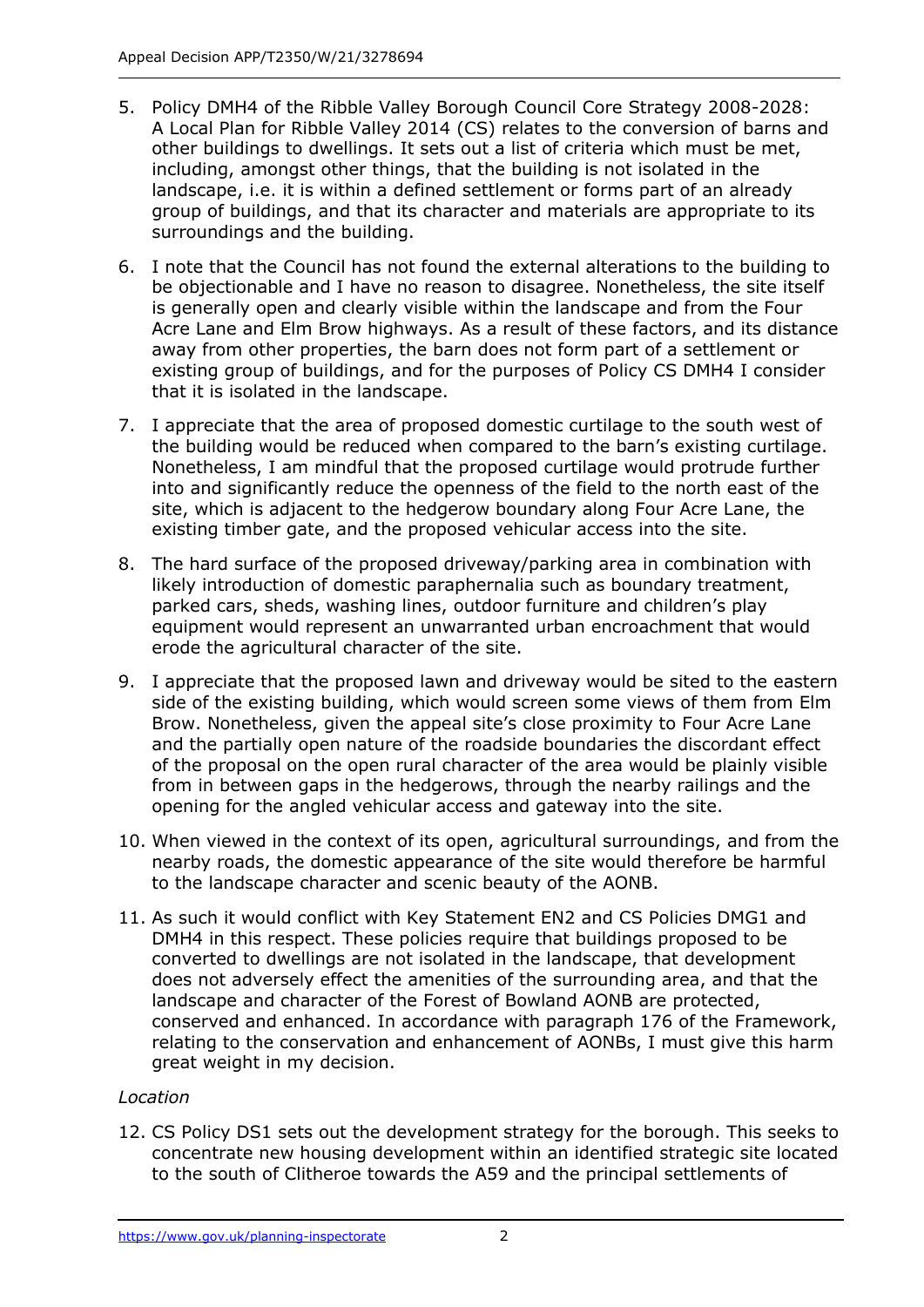Clitheroe, Longridge and Whalley. In addition to these, it is stipulated that development will be focussed towards the Tier 1 Villages, which are the most sustainable of the 32 defined settlements.

- 13. CS Policy DMG2 underpins Policy DS1 and identifies that development in either Tier 2 villages or outside a defined settlement must meet at least one of six considerations. These considerations include proposals that are: essential to the local economy or social well-being of the area; needed for forestry or agriculture; local needs housing; small scale tourism or recreational developments; small scale uses appropriate to a rural area; and uses compatible with an enterprise zone designation.
- 14. In order to protect the open countryside and designated landscapes from sporadic or visually harmful development and deliver sustainable patterns of development CS Policy DMH3 also sets out the limited circumstances under which planning permission for new development in the open countryside and AONB will be granted. This reiterates that residential development will be limited to development that is essential for the purposes of agriculture or residential development that meets an identified local need. It also requires that the conversion of buildings to dwellings are suitably located and that their form and general design are in keeping with their surroundings and are structurally sound.
- 15. Nonetheless, it is uncontested that the appeal site is located in the open countryside, outside any defined settlement in the development plan. Whilst I am aware that the supporting text within CS Policy DMG2 states that new development, where possible, should be accommodated through the re-use of existing buildings, the proposal would be for open market housing and would not meet an identified local need or any of the considerations set out in this policy.
- 16. I am also aware that a structural survey was undertaken for the initial planning application and found the building to be structurally sound. Nonetheless, I have already concluded on the harm that the proposal would cause to the AONB, which requires great weight be attributed to it.
- 17. Furthermore, given the remote location of the appeal site and lack of public transport in the area, access to the nearest services, facilities and employment opportunities would have to involve utilising narrow unlit rural roads which in the vicinity of the appeal site have no pavements. The distances involved and the nature of the roads would therefore be likely to deter pedestrians and cyclists, particularly after dark and in bad weather. As such it is reasonable to conclude that the future occupants of the proposal would be heavily reliant on the use of private cars to access facilities and services such as shops, schools, health services and employment.
- 18. I am also mindful that although the proposal would be in an isolated location this does not necessarily preclude residential development. Paragraph 80 of the Framework states that local planning authorities should avoid the development of isolated homes in the countryside unless certain circumstances apply. One such circumstance is where development would re-use redundant or disused buildings. However, this is only if such development leads to an enhancement of the immediate setting. Given my findings in respect of the main issue of character and appearance, it would not comply with this requirement.